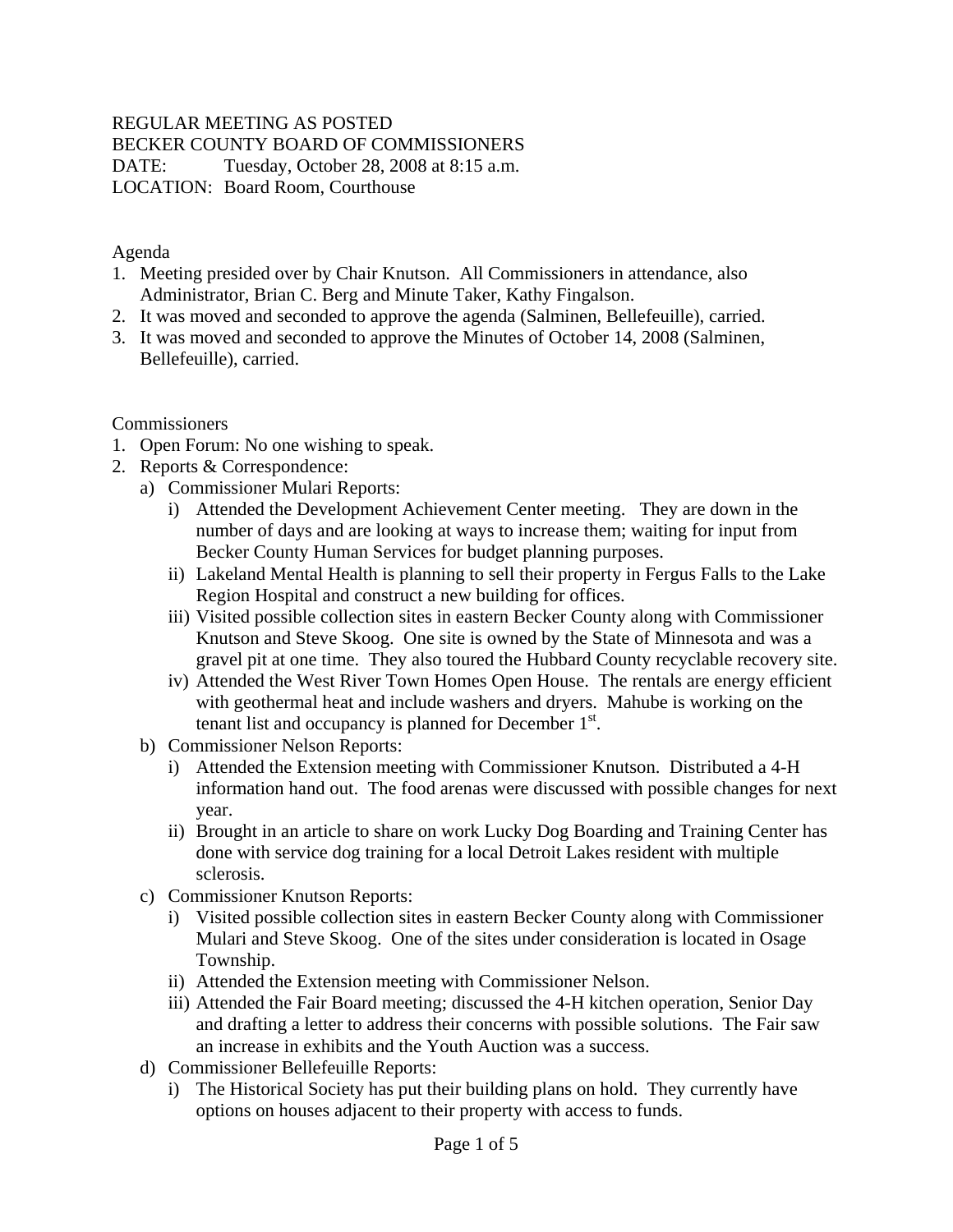- e) Commissioner Salminen Reports:
	- i) Attended the Snow Trails Annual meeting. The main topic was communication with Representatives and the preferred method to solicit a response.
- 3. Appointments:
	- a) It was moved and seconded to re-appoint Jody Beaudine as the Cormorant Lakes Watershed District Manager (Nelson, Knutson), carried.
- 4 . Commissioner Nelson expressed his thanks to Duane Henrikson for his work on the Cormorant Lakes Watershed. Mr. Hendrickson gave an update on the current projects the Watershed is working on.
- 5 . It was moved and seconded to set the date for the Truth and Taxation Meeting to be held on December 4, 2008, at 7:00 p.m. (Salminen, Mulari), carried.
- 6 . It was moved and seconded to concur with the effort of the City of Frazee in their application for the Federal Safe Route to School Grant (Mulari, Salminen), carried.
- 7 . The Commissioners were reminded of the Association of Minnesota Counties Fall District 4 meeting Friday, October  $31<sup>st</sup>$ , in Fergus Falls.
- 8 . With the change in weather this week, it was noted that the old front steps will ice up. The plan is to rope off the old steps soon and direct the traffic to the new Main Entrance which has heated concrete preventing any ice buildup.
- 9 . Tim Pawlenty, Governor of Minnesota has declared November 3, 2008 as County Financial Worker and Case Aide Day in the State of Minnesota. Please recognize the important services provided by them to Becker County citizens on that day.

## Auditor-Treasurer

- 1. It was moved and seconded to approve the Gambling Permit for the Humane Society of the Lakes for operation at Bleachers, 25807 County Hwy. #22, Detroit Lakes in Lake View Township, Resolution 10-08-2C (Salminen, Bellefeuille), carried.
- 2. It was moved and seconded to approve the annual tobacco license renewals for (1) Heather Furlong, Snellman Store, Wolf Lake Township; (2) Joy M. McNamara, County 17 Club Inc., Lake View Township; (3) Daryl Moran Sr., Chief Corner Store, Pine Point Township; (4) Matthew L. Anderson, Tri-Lakes Roadhouse Bar & Grille Inc., Cormorant Township; (5) Kim R. Bergley, The Flyway LLC, The Boondocks, Height of Land Township; (6) Jody A. Beaudine, Lakes One Stop Shop, Cormorant Township; (7) John P. Johnson, Richwood Off-Sale Inc., Richwood Township; (8) Bill D. Christlieb, Osage Country Market, Osage Township; (9) John P. Johnson, Richwood General Store, Richwood Township; (10) Patricia J. Maloney, The Cormorant Pub Inc., Cormorant Township; (11) Randy Blanford, Tamarac Resort & Campground, Sugar Bush Township; (12) Jeffrey Krueger, Horseshoe Inc., Soo Pass Ranch, Lake View Township; (13) Wayne M. Crawford, Sunlite Bar & Grill, Detroit Township; (14) Timothy Eischens, Two Inlets Country Store, Two Inlets Township; (15) Rayna L. Tucker, Northwoods Recreation LLC, Ice Cracking Lodge, Round Lake Township (Salminen, Bellefeuille), carried.

## Finance Committee Minutes

1. It was moved and seconded to approve the Claims including the addition of two over 90 days claims, (1) Larry Knutson and (2) Riewer and Steinmetz DDS for inmate dental services due to nature of claim (Bellefeuille, Mulari), carried.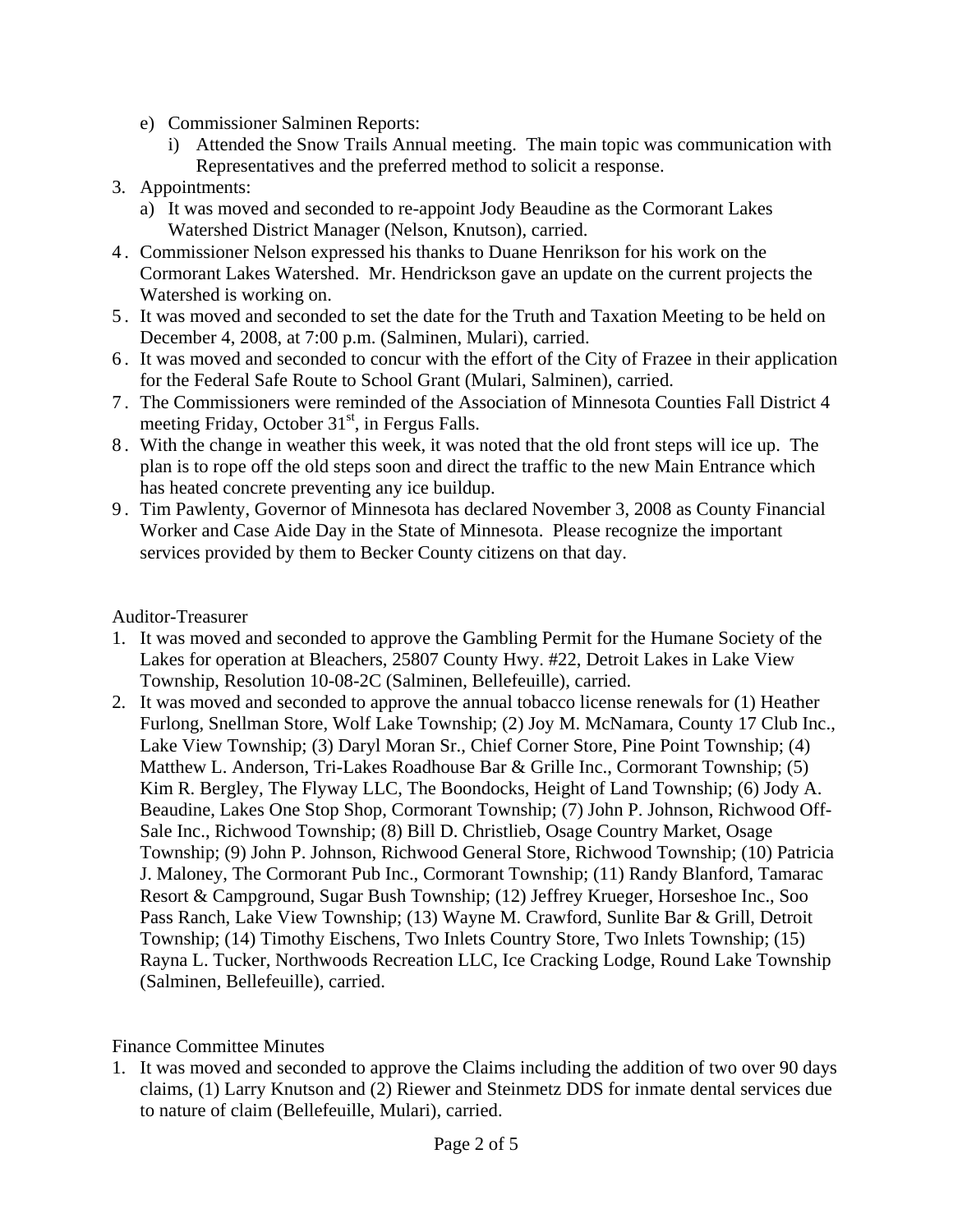- 2. Katie Lundmark presented information regarding an opportunity to purchase a 12 unit apartment complex in Lake Park that would allow the Sunnyside Care Center to provide assisted living services.
- 3. It was recommended by the Finance Committee to approve the request from Natural Resource Management for (1) acceptance of the grooming bid from Lake Runner Trail Association funded through snowmobile trail granting (2) purchase of a non-mechanical brush cutter, hydraulic ram for adjusting vertical positioning and additional rudder to be added funded through snowmobile trail granting; (3) purchase of cleats for the groomer funded through snowmobile trail granting; and (4) to advertise for 2010 seedling stock.
- 4. It was recommended by the Finance Committee to approve the request from the Sheriff (1) to renew the contract to provide nursing services to Sunnyside Care Center; and (2) to continue the process to fill two part-time Sentence To Serve positions, Resolution 10-08-2A.
- 5. It was moved and seconded to approve the low bids presented by Maintenance for (1) replacement of the carpet tiles and installation in the Human Service building, lower level from Floor to Ceiling Carpet One in the amount of \$18,257.83; (2) breakdown and reassembling the cubicles in the Human Service building, lower level from Fegely Services in the amount of \$8,475 with the stipulation that the quote be verified; (3) replace carpet with VCT in the WIC areas of the Human Service building from Floor to Ceiling Carpet One in the amount of \$3,128.84 for a total of \$29,900 to be paid out of the General Fund (Nelson, Mulari), carried.

#### Assessor

1. It was moved and seconded to approve the abatements (1) PIN 08.0082.000 Detroit Township for \$540; and (2) PIN 08.0244.000 Detroit Township for \$30 (Salminen, Mulari), carried.

#### Red River Basin Commission

1. Janeen Stenso presented an update on the Red River Basin Commission activities including hand outs. The Red River Basin Commission is requesting Becker County's signature on a Resolution of Support. More time for consideration and information gathering was requested by the County Board.

#### Sunnyside Care Center

1. Katie Lundmark, Sunnyside Care Center Administrator, presented information including a spreadsheet and the business plan to purchase the Park Village 12-unit apartment in Lake Park. Sunnyside Board members and Ecumen were present to voice their support for the purchase.

#### Parks and Recreation

- 1. It was moved and seconded to add the purchase of cleats for the groomer to the agenda (Mulari, Bellefeuille), carried.
- 2. It was moved and seconded to approve the snowmobile trail contract grooming bid from the Lake Runners Trail Association in the amount of \$250/month for the monthly equipment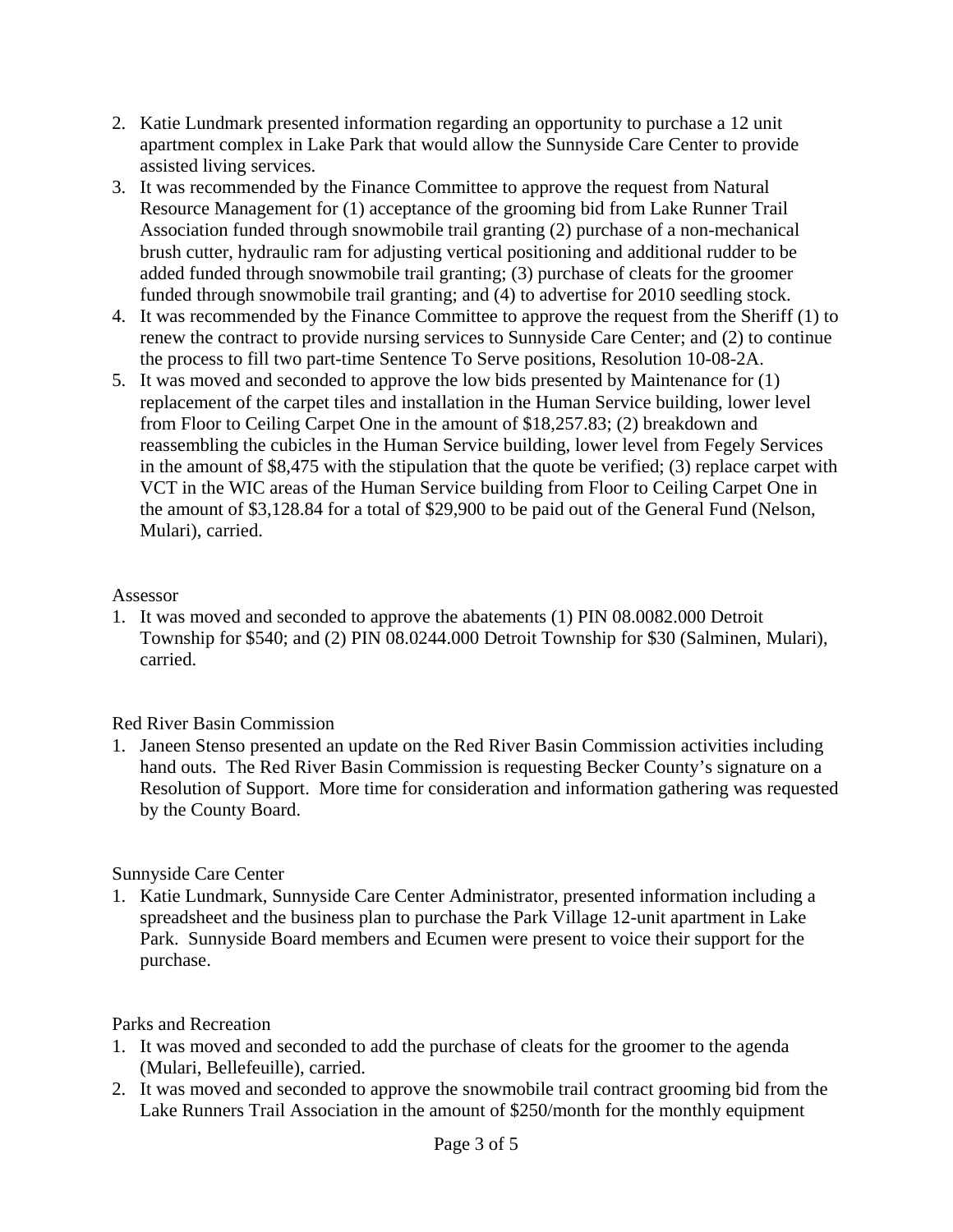readiness payment (4 monthly payments, December 1 through March 31) and \$14.50/mile (Mulari, Salminen), carried.

- 3. It was moved and seconded to approve the Capital Equipment purchase of a brush bar to attach to a snowmobile trail grooming drag in the amount of \$4,000, a hydraulic ram and hoses to allow for operator control of the vertical positioning of the brush bar in the amount of \$500, and modifications to the existing trail drag to make it track better on side slopes in the amount of \$500 (Salminen, Mulari), carried.
- 4. It was moved and seconded to approve the purchase of replacement cleats for the groomer up to the amount of \$8,600 and to include local businesses in the bid process (Mulari, Nelson), carried.

## Natural Resource Management

1. It was moved and seconded to approve the request to advertise for bids for the production of containerized seedlings for planting in the spring of 2010 for the estimated needs of 85,000 Red Pine; 85,000 Jack Pine; 10,000 White Pine; 10,000 White Spruce; and 10,000 Balsam Fir (Nelson, Mulari), carried.

# **Sheriff**

- 1. It was moved and seconded to approve the reclassification of the full-time Sentence to Service Crew Leader position to two part-time positions and to advertise, interview and hire two permanent, part-time STS Crew Leaders (Salminen, Bellefeuille), carried.
- 2. It was moved and seconded to approve the renewal of the agreement with Sunnyside Care Center for continued administration of the Nursing Jail contract from November 1, 2008 through October 31, 2009 in the amount of \$37,332 (Nelson, Bellefeuille), carried.

# Human Services

- 1. It was moved and seconded to approve the Finance committee to meet on November  $10^{th}$  to review the Human Service claims and authorize approval of such claims for payment, Resolution 10-08-2B (Salminen, Nelson), carried.
- 2. It was moved and seconded to accept the Adult Services Report (Mulari, Salminen), carried.
- 3. It was moved and seconded to accept the Children and Family Services Report (Salminen, Mulari), carried.
- 4. It was moved and seconded to accept the Income Maintenance Report (Mulari, Salminen), carried.
- 5. It was moved and seconded to approve the Human Services Claims (Salminen, Mulari), carried.
- 6. It was moved and seconded to approve the Community Health Childhood Immunizations Grant (Nelson, Bellefeuille), carried.
- 7. It was moved and seconded to approve the Community Health Claims (Salminen, Mulari), carried.
- 8. It was moved and seconded to accept the Transit Ridership Report (Mulari, Salminen), carried.
- 9. It was moved and seconded to approve the Transit Claims (Salminen, Nelson), carried.